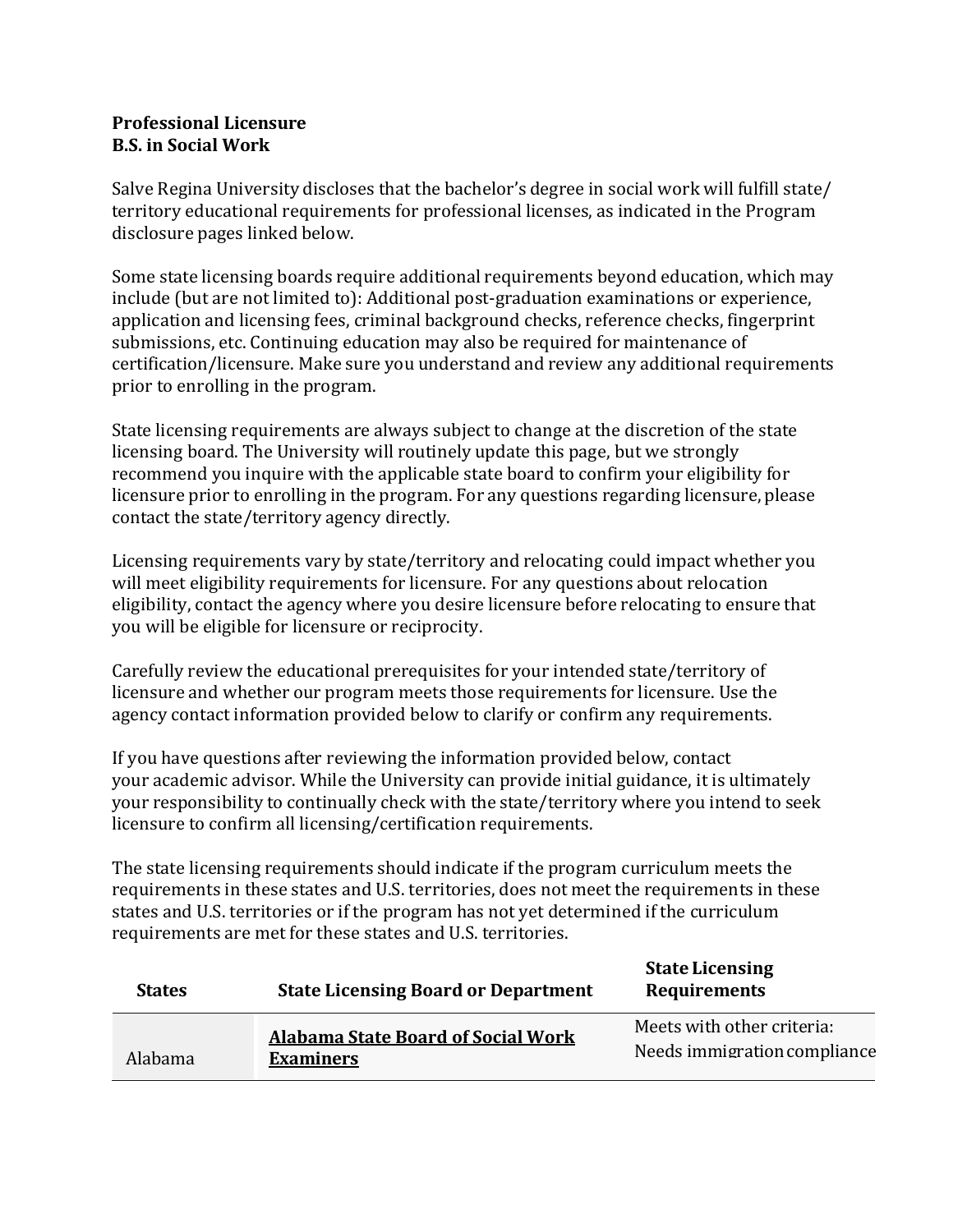| <b>States</b>           | <b>State Licensing Board or Department</b>                                                                                   | <b>State Licensing</b><br><b>Requirements</b>           |
|-------------------------|------------------------------------------------------------------------------------------------------------------------------|---------------------------------------------------------|
| Alaska                  | <b>State Physical Therapy and</b><br><b>Occupational Therapy Board</b>                                                       | Meets with other criteria:<br>3 Professional references |
| American<br>Samoa       | <b>American Samoa Department of Human</b><br>and Social Services                                                             | Undetermined                                            |
| Arizona                 | <b>Arizona Board of Behavioral Health</b><br><b>Examiners</b>                                                                | Meets                                                   |
| Arkansas                | <b>Arkansas Social Work Licensing Board</b>                                                                                  | Undetermined                                            |
| California              | <b>California Board of Behavioral Sciences</b>                                                                               | Does not meet - need MSW                                |
| Colorado                | <b>Colorado State Board of Social Work</b><br><b>Examiners</b>                                                               | Does not meet - need MSW                                |
| Connecticut             | <b>Connecticut State Department of Public</b><br><b>Health</b>                                                               | Does not meet - need MSW                                |
| Delaware                | <b>Delaware Board of Social Work</b><br><b>Examiners</b>                                                                     | Does not meet - need MSW                                |
| District of<br>Columbia | <b>Washington DC Health</b>                                                                                                  | Meets                                                   |
| Florida                 | <b>Florida Board of Clinical Social Work,</b><br><b>Marriage and Family Therapy and</b><br><b>Mental Health Counseling</b>   | Does not meet - need MSW                                |
| Georgia                 | <b>Georgia Board of Professional</b><br><b>Counselors, Social Workers, and</b><br><b>Marriage and Family Therapists</b>      | Does not meet - need MSW                                |
| Guam                    | <b>Guam Board of Social Work</b>                                                                                             | Undetermined                                            |
| Hawaii                  | <b>Hawaii Department of Commerce and</b><br><b>Consumer Affairs Professional and</b><br><b>Vocational Licensing Division</b> | Meets                                                   |
| Idaho                   | <b>Idaho Board of Social Work Examiners</b>                                                                                  | Meets                                                   |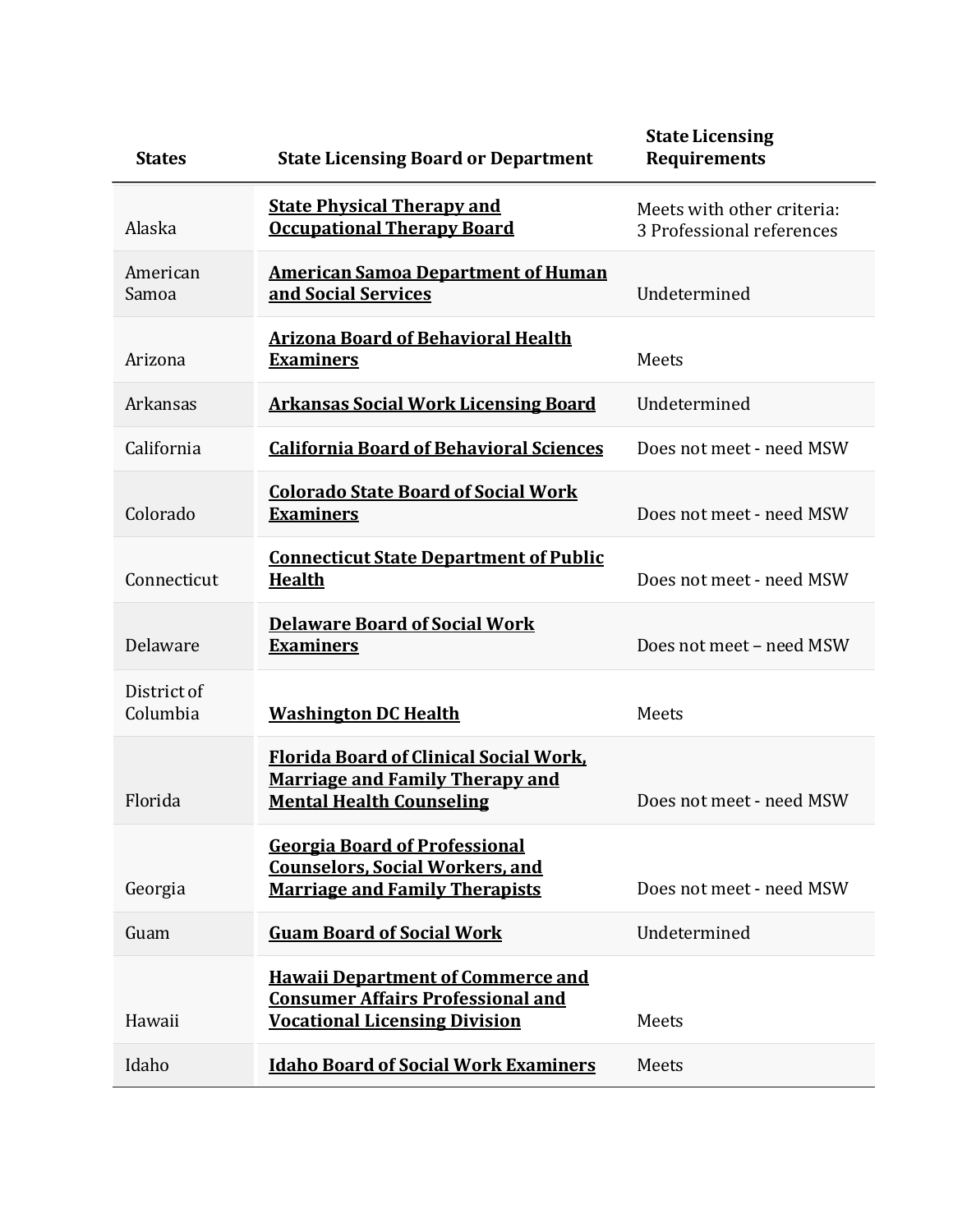| <b>States</b> | <b>State Licensing Board or Department</b>                                                                     | <b>State Licensing</b><br><b>Requirements</b>                                             |
|---------------|----------------------------------------------------------------------------------------------------------------|-------------------------------------------------------------------------------------------|
| Illinois      | <b>Illinois Department of Financial and</b><br><b>Professional Regulation</b>                                  | Meets                                                                                     |
| Indiana       | <b>Indiana Behavioral Health and Human</b><br><b>Services Licensing Board</b>                                  | Meets                                                                                     |
| Iowa          | <b>Iowa Department of Public Health</b><br><b>Board of Social Work</b>                                         | Meets                                                                                     |
| Kansas        | <b>Kansas Behavioral Sciences Regulatory</b><br><b>Board</b>                                                   | Meets with other criteria:<br>2 Professional references                                   |
| Kentucky      | <b>Kentucky Board of Social Work</b>                                                                           | Meets                                                                                     |
| Louisiana     | <b>Louisiana State Board of Social Work</b><br><b>Examiners</b>                                                | Meets                                                                                     |
| Maine         | <b>Maine State Board of Social Worker</b><br><b>Licensure</b>                                                  | Meets                                                                                     |
| Maryland      | <b>Maryland Board of Social Work</b><br><b>Examiners</b>                                                       | Meets                                                                                     |
| Massachusetts | <b>Massachusetts Board of Registration of</b><br><b>Social Work</b>                                            | Meets                                                                                     |
| Michigan      | <b>Michigan Board of Social Work</b>                                                                           | Meets with other criteria:<br>Training in human trafficking;<br>Training in implicit bias |
| Minnesota     | <b>Minnesota Board of Social Work</b>                                                                          | Undetermined                                                                              |
| Mississippi   | <b>Mississippi State Board of Examiners</b><br>for Social Workers and Marriage and<br><b>Family Therapists</b> | Meets with other criteria:<br>Sex offender check; No history<br>of chemical dependency    |
| Missouri      | <b>Missouri Division of Professional</b><br><b>Registration Committee for Social</b><br><b>Workers</b>         | Meets with other criteria:<br>2 Hour suicide prevention<br>training                       |
| Montana       | <b>Montana Board of Behavioral Health</b>                                                                      | Does not meet - need MSW                                                                  |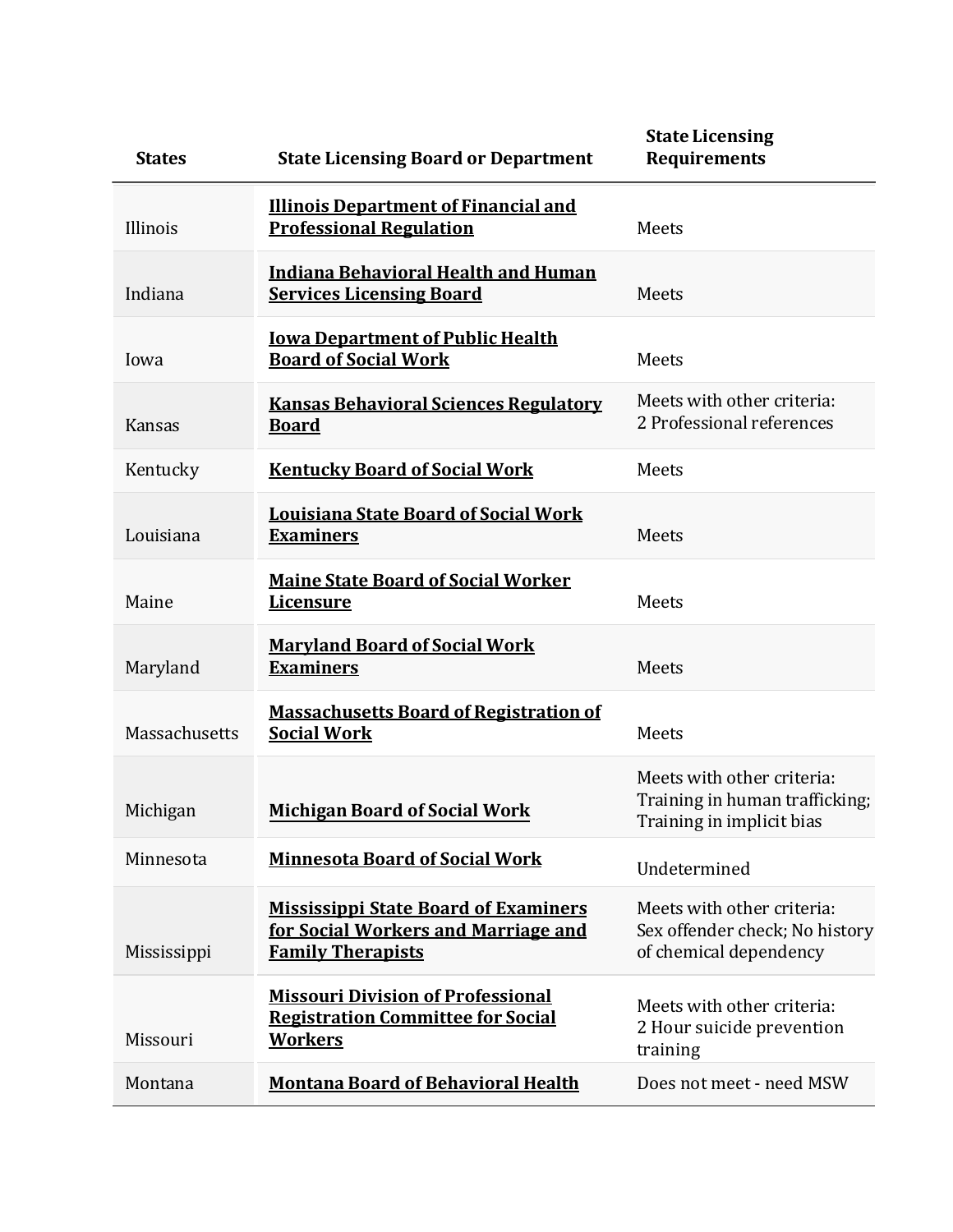| <b>States</b>                  | <b>State Licensing Board or Department</b>                                                                                        | <b>State Licensing</b><br><b>Requirements</b>                                  |
|--------------------------------|-----------------------------------------------------------------------------------------------------------------------------------|--------------------------------------------------------------------------------|
| Nebraska                       | <b>Nebraska Department of Health and</b><br><b>Human Services</b>                                                                 | Meets                                                                          |
| Nevada                         | <b>Nevada Board of Examiners for Social</b><br><b>Workers</b>                                                                     | Meets                                                                          |
| <b>New</b><br>Hampshire        | <b>New Hampshire Board of Mental Health</b><br><b>Practice</b>                                                                    | Does not meet - need MSW                                                       |
| New Jersey                     | <b>New Jersey State Board of Social Work</b><br><b>Examiners</b>                                                                  | Meets                                                                          |
| New Mexico                     | <b>New Mexico Board of Social Work</b><br><b>Examiners</b>                                                                        | Meets with other criteria:<br>Cultural competency                              |
| New York                       | <b>New York State Education Department</b><br><b>Office of the Professions</b>                                                    | Does not meet - need MSW                                                       |
| North<br>Carolina              | <b>North Carolina Social Work</b><br><b>Certification and Licensure Board</b>                                                     | Meets                                                                          |
| North Dakota                   | <b>North Dakota Board of Social Work</b><br><b>Examiners</b>                                                                      | Meets with other criteria:<br>Good standing from faculty<br>advisor            |
| Northern<br>Mariana<br>Islands | <b>Northern Mariana Islands Board of</b><br><b>Professional Licensing</b>                                                         | Undetermined                                                                   |
| Ohio                           | <b>Ohio Counselor, Social Worker, and</b><br><b>Marriage and Family Therapist Board</b>                                           | Meets with other criteria:<br>Good standing from faculty<br>advisor            |
| <b>Oklahoma</b>                | <b>Oklahoma State Board of Licensed</b><br><b>Social Workers</b>                                                                  | Meets with other criteria:<br>Supervision form on out of<br>state applications |
| Oregon                         | <b>Oregon Board of Licensed Social</b><br><b>Workers</b>                                                                          | Does not meet - need MSW                                                       |
| Pennsylvania                   | <b>Pennsylvania State Board of Social</b><br><b>Workers, Marriage and Family</b><br><b>Therapists and Professional Counselors</b> | <b>Meets: Provisional status</b>                                               |